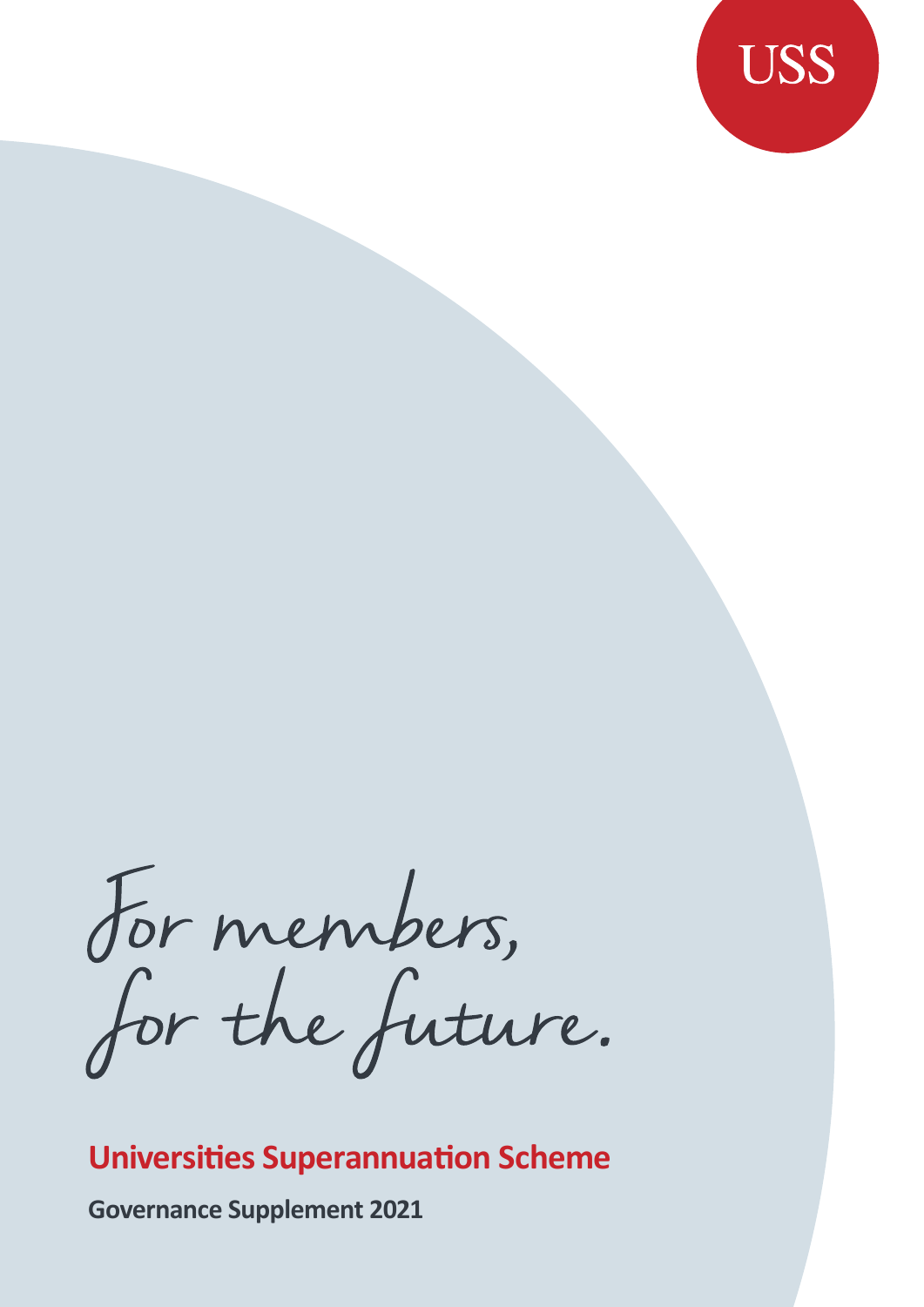### Governance supplement

#### **Introduction**

Within this supplement, we set out an overview of the board of Universities Superannuation Scheme Limited Trustee, (USSL or the trustee), the corporate trustee of the Universities Superannuation Scheme (USS), and how it aims to deliver effective and prudent governance management and oversight, to deliver the long-term success of USS. In addition, we provide details of each of the Trustee Board's standing committees and also of the scheme's Joint Negotiating Committee and Advisory Committee, together with an overview of the work undertaken by these in the financial year 2020/21. For details of the activities of USS during the financial year 20/21, please see the USS Annual report and Accounts online at [uss.co.uk/how-uss-is-run/running](http://www.uss.co.uk/how-uss-is-run/running-uss/annual-reports-and-accounts)[uss/annual-reports-and-accounts](http://www.uss.co.uk/how-uss-is-run/running-uss/annual-reports-and-accounts).

The role of the trustee (and therefore its directors) is to provide the overall leadership, strategy and oversight of USS and the subsidiaries that help run and invest its assets, including its investment management subsidiary USS Investment Management Limited (USSIM). This role includes monitoring and oversight of operations, ensuring competent and prudent management, sound planning, proper procedures for the integrity of financial information and the maintenance of adequate systems of internal control, and compliance with statutory and regulatory obligations.

The USS corporate governance arrangements also exist within the wider context of the USS scheme governance framework. Along with the Trustee Board's specialist standing committees, there are two key stakeholder committees which form part of the wider USS scheme governance framework: (i) the Joint Negotiating Committee (JNC), and (ii) the Advisory Committee. The JNC and Advisory Committee are constituted, empowered and governed by the Scheme Rules, not the Trustee Board. More information about the activities and membership of the Trustee Board, its committees, the JNC and the Advisory Committee is set out within this supplement.

#### **SECTION 172 (1) OF THE COMPANIES ACT 2006 (THE "ACT") STATEMENT**

Whilst the trustee, and its subsidiary USSIM, are not required to comply with the reporting requirements set out by the Wates Corporate Governance Principles for Large Private Companies (the 'Wates Principles'), the trustee has adopted the Wates Principles to provide a framework for disclosure of the group's corporate governance arrangements in so far as practicable taking into consideration its status as a trustee of a pension scheme. The Wates Principles also serve as the framework to demonstrate how the Trustee Board has had regard for the matters set out in section 172(1)(a) to (f) of the Companies Act when performing their duties, including how Directors have engaged with, and considered the interests of, stakeholders including UK employees, suppliers, customers and those in a principal business relationship with USSL. Reporting against the Wates Principles is included on pages 1 to 4 of this supplement.

As the largest private pension fund in the UK by reference to assets under management, USS makes it a top priority to ensure that it not only has an effective governance framework in place, but that it is properly documented and understood. The corporate governance framework sets out the principles and high-level arrangements from which its governance processes and procedures are derived.

For details of the activities of USS during the financial year 20/21, please see the Annual Report and Accounts for the scheme online at [uss.co.uk/](http://www.uss.co.uk/how-uss-is-run/running-uss/annual-reports-and-accounts) [how-uss-is-run/running-uss/annual](http://www.uss.co.uk/how-uss-is-run/running-uss/annual-reports-and-accounts)[reports-and-accounts](http://www.uss.co.uk/how-uss-is-run/running-uss/annual-reports-and-accounts).

#### **Corporate Governance Statement for the financial year 1 April 2020 to 31 March 2021**

The Trustee Board has overall responsibility for strategic oversight of governance. For the year ended 31 March 2021 the trustee has elected to adopt the Wates Principles, published by the Financial Reporting Council (FRC) in December 2018, in so far as they apply to USSL given its status as a trustee of a pension scheme.

The following pages summarise the six Wates Principles and set out an explanation of how the Wates Principles apply to USS. It also signposts where further information on how the Wates Principles have been applied during the financial year can be found within the Annual Report and Accounts for the scheme for the year ended 31 March 2021, or the individual committee reports contained within this supplement.

#### **Principle 1 – Purpose and leadership** *"An effective board develops and promotes the purpose of the Company,*

*and ensures that its values, strategy and culture align with that purpose."*

Our purpose is working with Higher Education employers to build a secure financial future for its members and their families. This purpose highlights the importance of the scheme's beneficiaries and puts them front and centre of what USS does, and the scheme's values spell out how USS fulfils this purpose. The overall strategy, which is aligned to this purpose, is supported by three strategic priorities and is explained further on page 10 within the Annual Report and Accounts for the scheme.

The Trustee Board sets the corporate purpose statement and associated values and is committed to ensuring that the group's culture is aligned with its Purpose and Values in order to deliver the long-term success of USS. Our values; Integrity, Collaboration and Excellence, were adopted in October 2019 and support the overall purpose, shape the culture and reflect what is important to how we operate.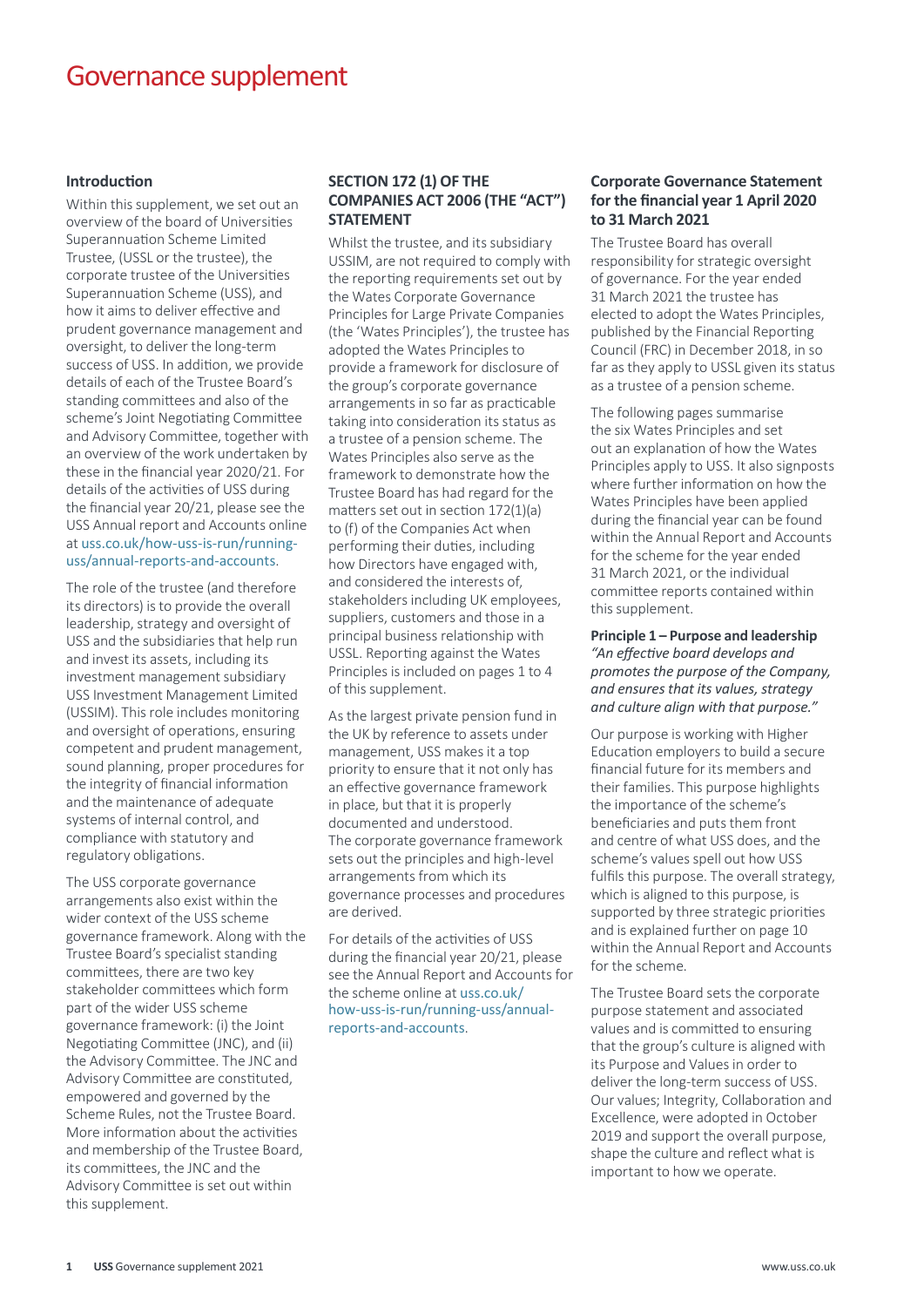#### **Principle 2 – Board Composition**

*"Effective board composition requires an effective chair and a balance of skills, backgrounds, experience and knowledge, with individual directors having sufficient capacity to make a valuable contribution. The size of a board should be guided by the scale and complexity of the Company."*

To achieve effective leadership and discharge their duties successfully, the Trustee Board and USSIM Board look to ensure that an appropriate balance of knowledge, skills and experience is maintained. Recruitment, ongoing training and development and performance management processes are in place to achieve this. In particular, USSL has developed a skills matrix and competency matrix. The USS-Competency Matrix is maintained and regularly reviewed by USSL's Governance and Nomination Committee (GNC) to inform succession planning, identify any skills gaps and inform and shape recruitment priorities. In addition, each USSL director completes the USS-Board Skills Matrix on an annual basis, and this is reviewed and assessed by the GNC. The Trustee Board, which is comprised entirely of non-executive directors, is led by an independent chair, a recent change introduced during the financial year following the retirement from the board of the previous chair. A biography for each Trustee Board director, and an overview of the USS Trustee Board's skills/competency matrix is provided on pages 43 to 45 within the Annual Report and Accounts for the scheme for the year ended 31 March 2021.

This Governance Supplement includes further information about the Trustee Board, areas of focus for the Trustee Board, and the structure and role of its committees. The Trustee Board continues to work on creating a more diverse board of directors and recognises this as a challenge. Over the financial year, the Trustee Board has been very involved in reviewing its Diversity & Inclusion strategy, and overall succession planning with a focus on improving its diversity.

The Trustee Board is also committed to developing a more diverse workforce, including at the most senior levels within the executive, and maintains an active oversight role in succession planning for the USS Group and USSIM.

There are strategies in place which encourage diversity throughout the workplace with opportunities for employees to progress to senior levels

Further details of how the balance of responsibilities, accountability and decision making is maintained and steps undertaken during the financial year to improve the Trustee Board's effectiveness as a collective are provided on pages 42 to 43 within the Annual Report and Accounts for the scheme.

#### **Principle 3 – Director Responsibilities**

*"The board and individual directors should have a clear understanding of their accountability and responsibilities. The board´s policies and procedures should support effective decision-making and independent challenge."*

To help ensure that its directors are adequately supported in understanding of their accountability and responsibilities, USS has developed a Corporate Governance Framework Policy for USSL and USSIM (which includes terms of reference for all Boards and standing board committees and the Group Executive Committee).

All committees and subsidiary boards that act on the direct delegated authority from the Trustee Board provide a report to the Trustee Board following each meeting. The reports cover: (i) key matters discussed and approved; (ii) decisions taken, and (iii) items recommended for approval by the Trustee Board. The Trustee Board also receives quarterly reports on operational performance within USSL and USSIM, key risks and opportunities, strategic and operational matters, market conditions, stakeholder engagement and legal, compliance, and regulatory issues. Over the financial year, the Trustee Board has also been extensively involved in oversight of the ongoing 2020 actuarial valuation.

The Non-Executive Directors who sit on the various committees provide an appropriate level of challenge, support and advice whilst respecting the executive responsibilities, in order to support the Board's overall decisionmaking processes.

The work of the Group Executive Committee complements, enhances and supports the work of the Trustee Board, with the Group Executive Committee operating under the direction and authority of the Group CEO. The Trustee Board delegates to the Group CEO the execution of the group's strategy and effective delivery of the group's business plans, together with the day-to-day management and operation of the group's business, in accordance with approved business plans and budgets.

Details of key activities undertaken by the Trustee Board and its committees in the financial year are set out on pages 46 to 48 of the Annual Report and Accounts for the scheme for the year ended 31 March 2021.

#### **Principle 4 - Opportunity and Risk**

 *"The Board should promote the long-term sustainable success of the Company by identifying opportunities to create and preserve value and establish oversight for identification and mitigation of risks."*

Identification of value creating opportunities is the responsibility of the Trustee Board and executive management, which they articulate via their business strategy. Each year the Trustee Board review the group's annual strategy and agree strategic priorities for the coming year and what reporting is required to review performance against this strategy.

The Trustee Board is the sponsor of the USS risk management framework, as set out in the USS Risk Governance Policy. The Risk Governance Policy directs the development of the governance, rules, frameworks and processes USS group needs to implement effective risk governance across over its activities. For more details on USS's approach to risk management see page 36 of the Annual Report and Accounts for the scheme.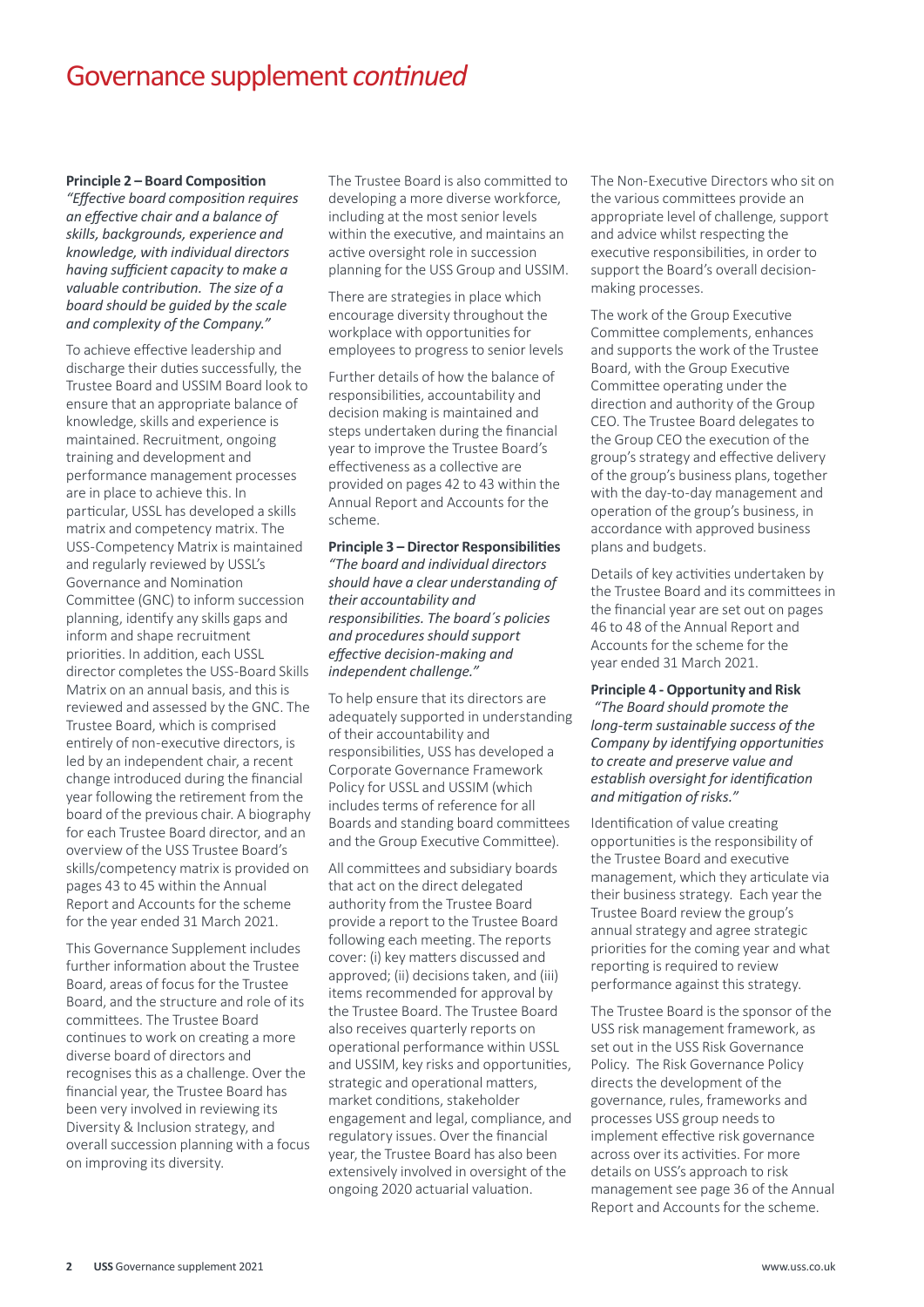The Trustee Board set the strategy and delegates the execution of this to executive management, who must ensure that the strategy is achieved within risk appetite. All directors are expected to familiarise themselves with key challenges and areas of risk facing the UK higher education sector and changes in the pensions landscape. The role of the group risk team, as a second line of defence function, is to provide review, oversight and challenge of the business in order to help ensure that the risks created by the Trustee Board's strategy are managed within the stated risk appetite.

 In addition to reporting to the boards as required under the respective terms of reference for the USSL and USSIM boards and committees, details of all high rated events (in relation to errors, breaches, near‐misses, and operational losses) identified by the executive are provided to the USSL and USSIM Boards as part of the standard quarterly risk reports prepared by the executive to the boards. During the financial year, the newly appointed Chief Risk Officer, provided the Trustee Board with a detailed training session and refresher of the overall risk profile of the USS risk framework.

As part of its ongoing development of its risk oversight, and to help employees understanding in recognising and reporting events, during the financial year the policy in respect of errors, near misses and operational loss incidents was enhanced and simplified, and a rolling training programme on the policy and event reporting process was delivered to employees. In addition, a Risk Culture Dashboard was developed to measure the strength of the risk culture of USS, with corresponding actions to be developed to ensure that this measure is in line with the expectations of the Trustee Board's risk culture statement.

In addition to the matters referred to throughout this supplement on risk management, please also refer to pages 37 to 39 of the Annual Report and Accounts for the scheme for the year ended 31 March 2021 which include a list of all principal risks including mitigations relevant to the group.

#### **Principle 5 – Remuneration**

*"A Board should promote executive remuneration structures aligned to the long-term sustainable success of a company, taking into account pay and conditions elsewhere in the Company."*

The scheme's remuneration framework is designed to ensure that the scheme has access to the right mix of skills and expertise to deliver the scheme's long-term priorities and value for money for members. USS hires expert people who can deliver long-term results and aims to pay them at market rates, assuming performance in the period reaches the required level, commensurate with the skills and experience they bring to the scheme.

Given the importance of attracting and retaining high-calibre employees in a competitive talent pool, fair and competitive salaries in comparison with our peers are offered. Salaries reflect the experience, responsibility and contribution of the individual and their role within USS. Further details about the scheme's approach to remuneration can be found on pages 50 to 53 within the Annual Report and Accounts for the scheme.

Annual benchmarking is also performed on salaries and total compensation levels; to minimise the disruption caused by employee turnover and the potential negative impact on employee engagement. At the same time, compensation benchmarking is vital to ensure we deliver value for money to employers and members. Two external benchmarking agencies are used: Aon McLagan for USSIM and group functions and Willis Towers Watson for pensions services roles and their support functions.

USS has also an established Remuneration Committee, which is responsible for reviewing the approach to and all elements of remuneration for USS, in conjunction with the USSIM Board. More information about the Remuneration Committee's activities during the financial year is contained within this supplement. In particular, during the financial year, the Remuneration Committee adopted a new remuneration policy to document the group's overall approach to remuneration and reward.

#### **Principle 6 – Stakeholder Relationships and Engagement**

*"Directors should foster effective stakeholder relationships aligned to the Company´s purpose. The board is responsible for overseeing meaningful engagement with stakeholders, including the workforce, and having regard to their views when taking decisions."*

USS looks to develop effective stakeholder relationships by keeping in regular dialogue with key stakeholders through a number of means including, annual Institutions meeting, member roadshows, Engagement surveys and detailed engagement as a result of ongoing supervision from TPR.

USS is committed to being an open, inclusive and fair employer and has created a number of channels that give employees the opportunity to share views, as well as ensuring that they have all the information and resources needed on its Purpose and Values, strategy and objectives, and day to day activities.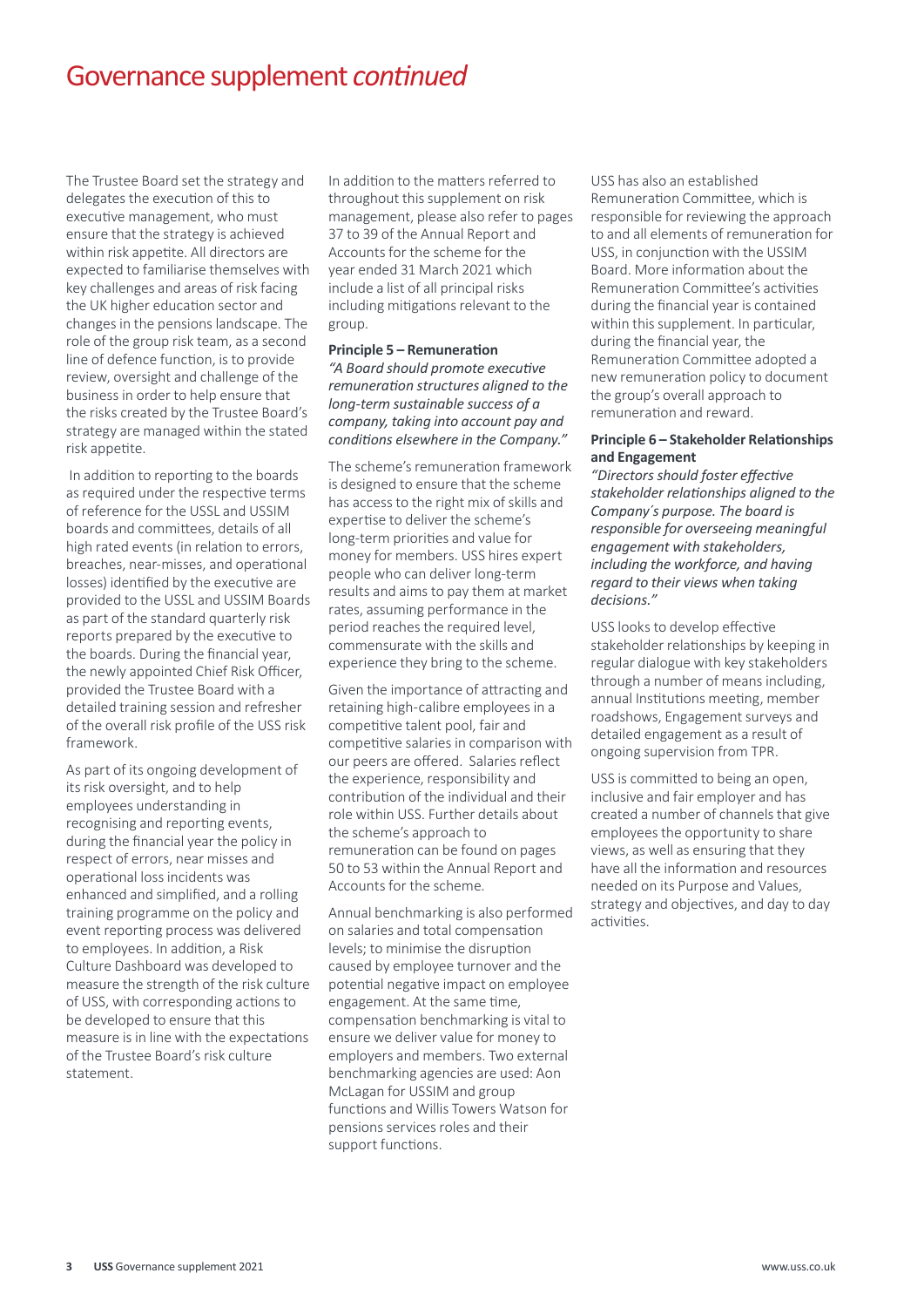As an employer, USS is also committed to attracting, growing and engaging with talented people from diverse backgrounds, at all levels, and we aim to work together to create a diverse and inclusive workplace that embraces individuality, where people are welcomed and feel comfortable in the knowledge that they can be themselves. A summary of stakeholder engagement during the financial year, including details of the Diversity and Inclusion programme is included on pages 12 to 19 within the Annual Report and Accounts for the scheme for the year ended 31 March 2021.

In addition to the numerous initiatives to engage with its stakeholders undertaken during the financial year, as outlined within the Annual Report and Accounts for the scheme, the Trustee Board has also established a designated non-executive Director (NED) to support its continuing pledge to improve engagement with its workforce. The designated NED looks to ensure that its employee's perspectives are factored into board decisions when appropriate. During the financial year, the designated NED held a special town hall to discuss the results of the USS annual employee engagement survey and to take feedback from employees on the group's strategy.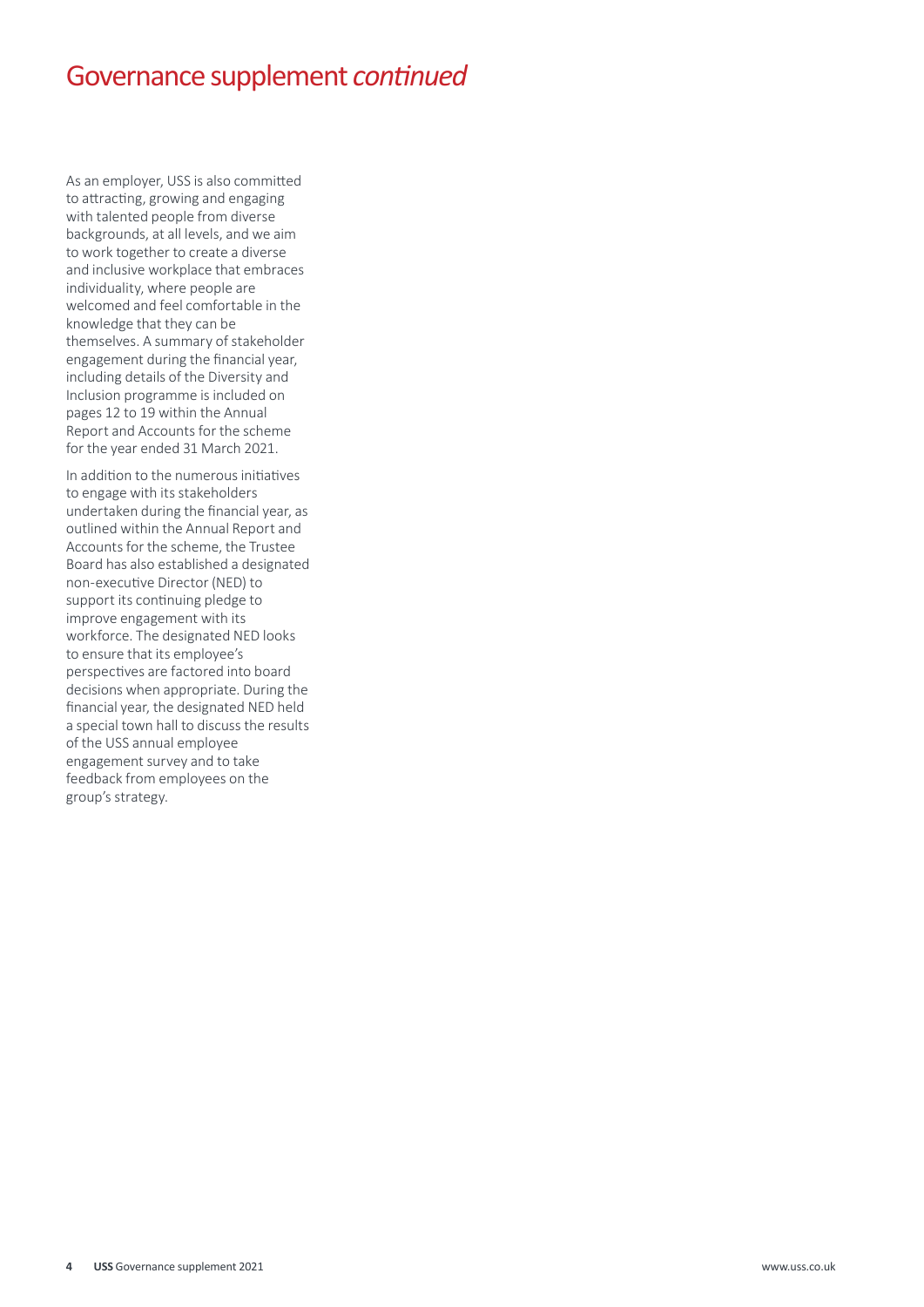# Governance and Nominations Committee

#### **Introduction**

The Governance and Nominations Committee was established by the Trustee Board to:

- Provide oversight of and participate in the recruitment process for the boards of USSL and USSIM and their principal committees
- Oversight of the induction and ongoing training programmes for board directors and committee members
- Provide oversight of the group executive team and senior management succession planning
- Provide assurance on matters relating to the scheme's corporate governance capability
- Ensure the effective design and operation of the scheme's governance arrangements in compliance with applicable legal and regulatory requirements.

The committee comprises five members, four of whom are also serving non-executive directors of the Trustee Board and Mr Bill Galvin, Group Chief Executive Officer. Dame Kate Barker, an independent director and chair of the Trustee Board, has chaired the committee since 1 February 2021 following Ms Kirsten English's scheduled retirement from the board.

#### **Role**

The committee is responsible for developing and approving the succession plan for both the Trustee Board and the USSIM Board, and their principal committees, including assessing the collective competencies and skills required by the board in the context of the demands on the board in running and managing the scheme. This also informs the priorities for each director recruitment exercise.

The committee has a range of responsibilities in relation to recruitment to both the Trustee and the USSIM Boards. During the year, the committee has been heavily involved in director recruitment activities and succession planning, with a focus on ensuring the orderly replacement of current board members and special committee members and shaping medium to long term board succession plans.

During the period, it oversaw the recruitment of five new Trustee Board members (three UCU-nominated directors, one UUK director and one independent director), the reappointment of a UUK director, and the recruitment of the chair elect of the USSIM Board (an independent nonexecutive director position). The recruitment processes for the independent director and the chair elect of the USSIM Board, both of which were focused on identifying candidates with investment related experience, were both supported by executive search firms.

Throughout the year, the committee has also closely monitored the composition of the committees of both the USSL and the USSIM Boards and their respective committees and has made various recommendations to the Trustee Board around membership to ensure their smooth running and continued effectiveness.

The committee is currently focusing on succession planning for retirements from the Trustee Board in Autumn 2021 The Trustee Board remains focused on increasing the diversity of the board although is aware that there is much more to do in putting the scheme in a position to meet its recently adopted board diversity targets of 33% female board members by 2025 and one or more board member(s) from an ethnic minority background.

The committee also oversees succession planning for the group executive and senior management team, which is led by the Group Chief Executive Officer, and is involved in the recruitment processes for the most senior executives. The committee seeks to ensure the maintenance of a strong executive pipeline and diversity and inclusion across the business.

#### **Other key activity in 2020/21**

Ensuring that the scheme's governance framework operates efficiently and effectively is also a key part of the committee's remit. During the year, on behalf of the Trustee Board, the committee has been involved in considering future governance priorities and transitioning leadership roles and engaging with stakeholders.

As part of its ongoing oversight of the effectiveness of the operation of the USS group's governance framework, the committee is responsible for overseeing the regular effectiveness reviews performed of the Trustee Board and USSIM Board, and their respective committees. During the year, an externally facilitated effectiveness review was undertaken of the USSL and USSIM boards and their committees. An action plan is currently being put in place in response to the agreed outcomes from the reviews to build on the significant improvements made to the boards' processes and effectiveness in recent years.

In addition, the committee was instrumental in overseeing a review of delegations from the Trustee Board, including the widening of the remit of the Pensions Committee (previously known as the Policy Committee) to provide greater oversight over the pensions business by the pensions committee, allowing the Trustee Board to take a more strategic role in relation to the pensions business.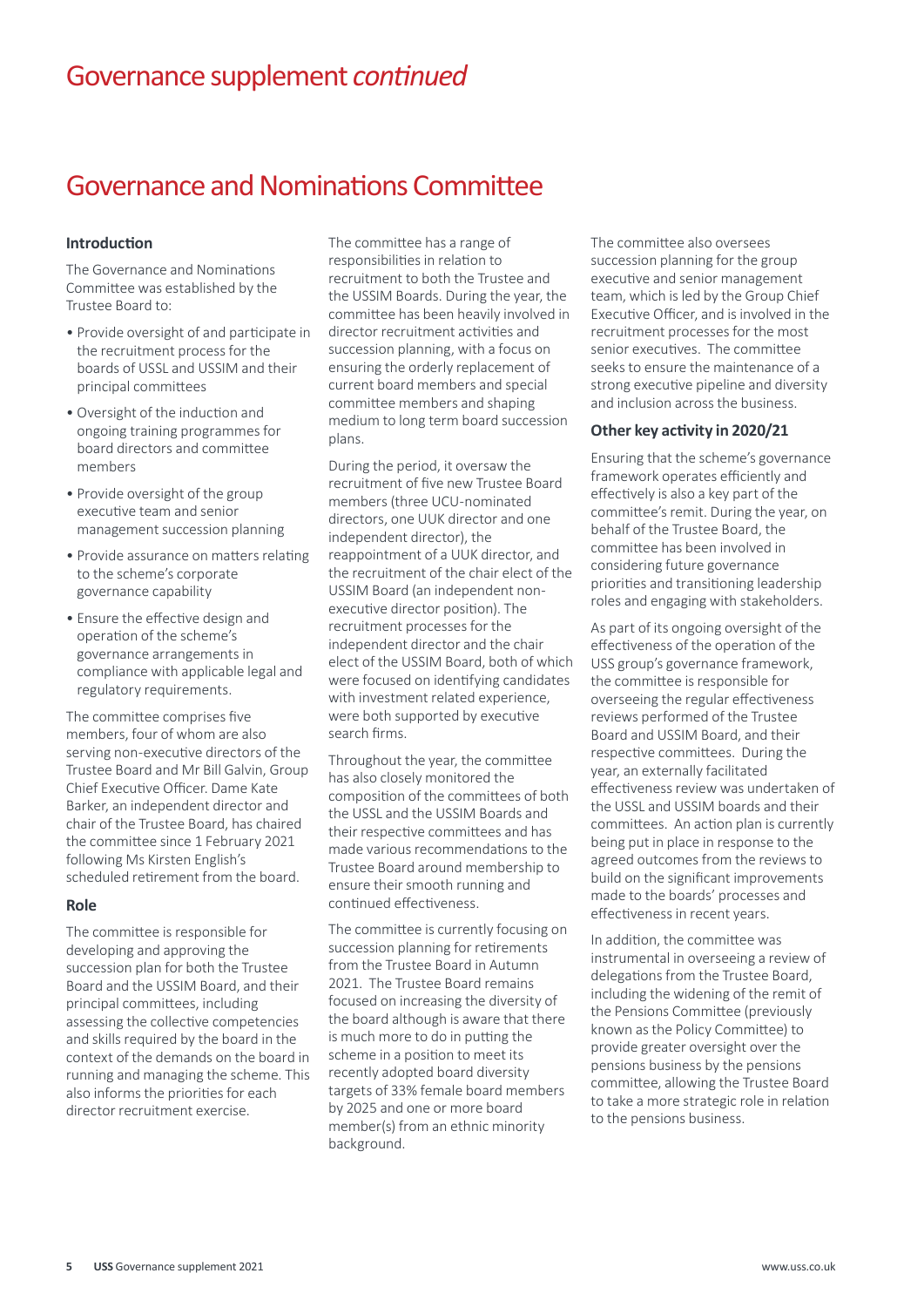### Governance and Nominations Committee *continued*

The committee is also responsible for overseeing the completion of individual director appraisals and any resulting actions. Having considered the outcomes of the most recent round of appraisals, and reviewed the external interests of the board members, the committee remains satisfied about the ability of all of the USSL and USSIM directors to commit sufficient time to their roles and about the effective management of conflicts of interest.

The committee is focused on ensuring the effectiveness of the group's governance framework, having regard to applicable corporate governance and regulatory requirements. During the year, it recommended to the Trustee Board the adoption of the Wates Principles, in so far as practicable to the scheme's position as a pension trustee. A statement of USSL's adoption of the Wates Principles is included on page 1 of this supplement.

Each year, the committee approves the training programme for the Trustee Board and USSIM Board, and their respective committees, giving due consideration to the training needs of the board and responding to the business demands of the scheme. The committee has sought to ensure a balance of training across a wide range of topics throughout the year, with additional training around valuation related topics combined with training on risk and operational topics.

As well as oversight of director training, the committee is responsible for ensuring the completion of the director induction programme by new directors. During the year the committee received confirmation of the successful completion of the programme by all those directors who joined the Trustee Board during the financial year.

#### **Membership - Appointed by the Trustee Board**

Dame Kate Barker (appointed as a director on 1 April 2020 and became Chair of the committee on 1 February 2021), Ms Kirsten English (Chair of the committee until her retirement from the Trustee Board on 31 January 2021), Mr Andrew Brown (appointed during the year), Mr Bill Galvin, Mr Ian Maybury and Professor Sir Paul Curran (appointed during the year) and Dr Steve Wharton (retired from the Trustee Board on 31 August 2020).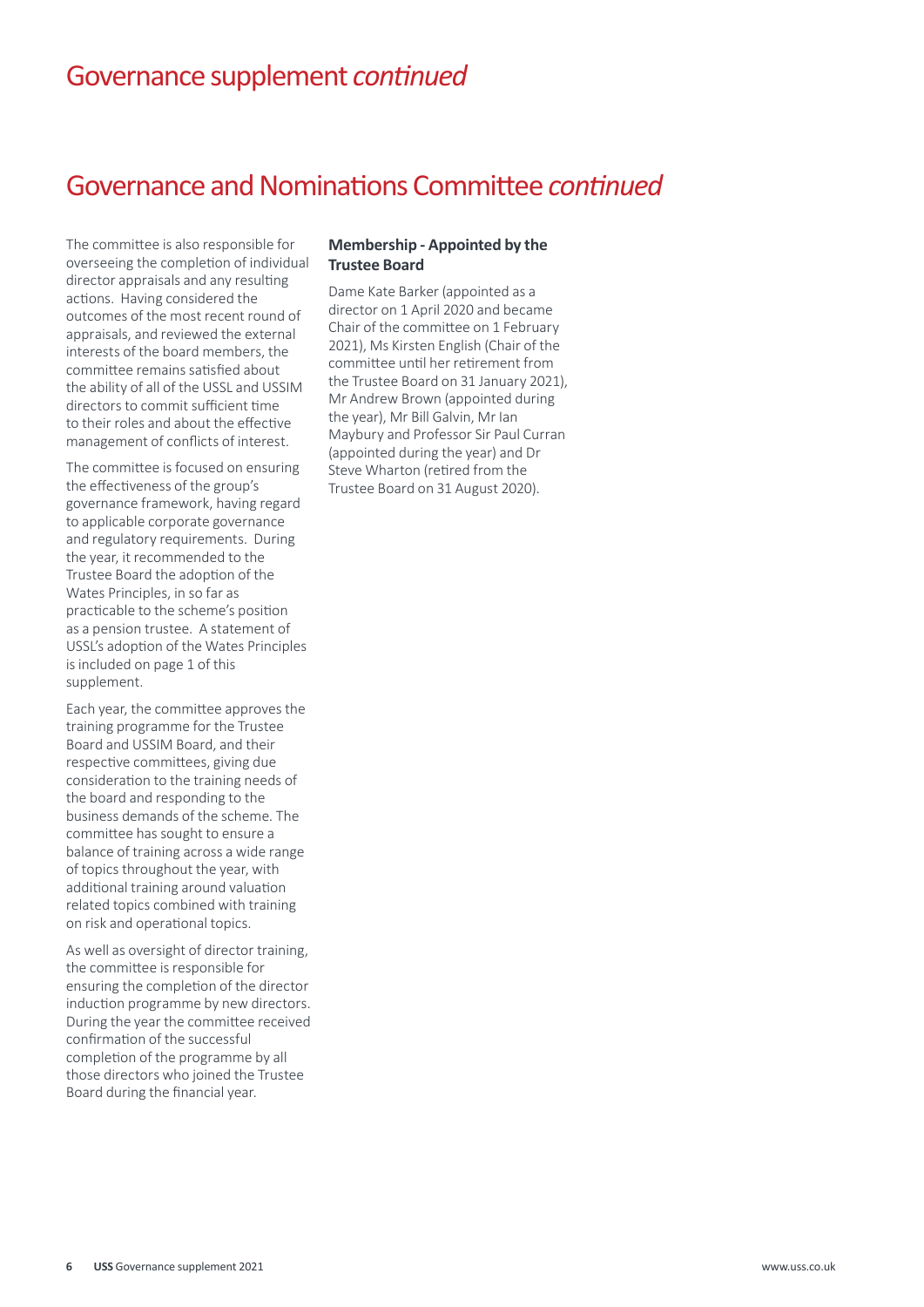# Audit Committee

### **Introduction**

The committee was established by the Trustee Board to provide it with assurance:

- On matters relating to the adequacy and effectiveness of the USS group's internal control and risk management framework
- That appropriate financial reporting processes and controls are in place and operating effectively
- On the effectiveness of the internal and external audit functions.

The committee comprises five members all of whom are nonexecutive directors. Three of the members are non-executive directors of the Trustee Board; one member is a non-executive director of the trustee's in-house investment manager USSIM; and one member serves as a nonexecutive director on both the Trustee Board and USSIM Board.

Mr Gary Dixon, a UUK-nominated trustee director, has chaired the committee since 1 February 2021. Mr Dixon is a qualified Chartered Accountant and a Fellow of the ICAEW with almost 35 years' financial experience.

#### **Role**

The committee plays a key role in ensuring that there is appropriate challenge of the USS group's internal control and risk management framework and provides assurance to the Trustee Board on the robustness of these systems. The committee receives a quarterly update and report at the end of each financial year from the Group Chief Executive Officer (GCEO) on the effectiveness of the internal control environment at the USS group. The quarterly statement is based on the output of the executive risk committees and the operating committees of the pensions business and of USSIM.

The end of year report is supported by assurance statements from each of the heads of the teams that form the three lines of defence of the organisation's control framework. In addition to receiving reports at each meeting from the GCEO, the committee also receives regular updates from the Chief Finance Officer, the Chief Risk Officer, the Group General Counsel, the USSL and USSIM Compliance heads, the Head of Internal Audit, the Head of Information Technology and, the external auditor, Ernst & Young LLP (EY). Regular reports are also received from the USSIM Audit, Risk and Compliance Committee and the Fair Value Committee.

EY was appointed as external auditor for USS and its companies in late 2017, following a competitive tendering process. The appointment was made for a five-year term subject to satisfactory completion of the annual performance review process. Each year the committee reviews the performance and effectiveness of the external auditor and the appropriateness of the external audit partner. The committee concluded during the year that EY had performed effectively since the last annual performance review. In line with best practice, at least once a year, and as required, the committee holds a meeting with the external auditor and without the executive present to discuss the auditor's remit and any issues arising from the audit.

The committee approves the external audit plan annually and oversees the integrity of the financial reporting process and production of the scheme's Annual Report and Accounts and those of USSL before submission to the Trustee Board for approval. It provides assurance to the Trustee Board that the financial statements and accompanying information are fair, balanced and understandable and have been prepared in accordance with the applicable accounting framework. The committee also oversees the integrity of the financial reporting process and

production of the USSIM annual report and accounts, through assurance provided by the USSIM Board.

The committee monitors the performance and effectiveness of the scheme's internal audit function. Discussions with the Head of Internal Audit are held without the executive present at least once a year, and as required, to discuss the effectiveness of the function. During the year, the committee considered a report from Protiviti, an external consulting firm whose internal audit quality assurance professionals were commissioned to conduct an External Quality Assessment (EQA) of the internal audit function. Protiviti's overall conclusion was that the internal audit function generally conforms to the Institute of Internal Auditors (IIA) Standards, which is the highest level of conformance. Protiviti recommended a number of actions, none of which the committee considered to be of concern. The actions are in the process of being implemented by the Head of Internal Audit.

An important part of the committee's activity each year is to oversee the work of the executive in responding to errors and events which occur in the operation of a scheme (and in-house investment manager) of the size and complexity of USS, and the implementation of any process and control enhancements (as appropriate) as a result.

#### **Key activity in 2020/21**

The committee monitors the internal controls in place at USS and challenges their effectiveness. During the year, the committee has kept under review the assessments made by the executive about the continued robustness of the scheme's processes and controls in response to the coronavirus pandemic and the move to homeworking for most USS staff. It has overseen the additional audit activities undertaken on those processes and controls which were adjusted in response to the pandemic.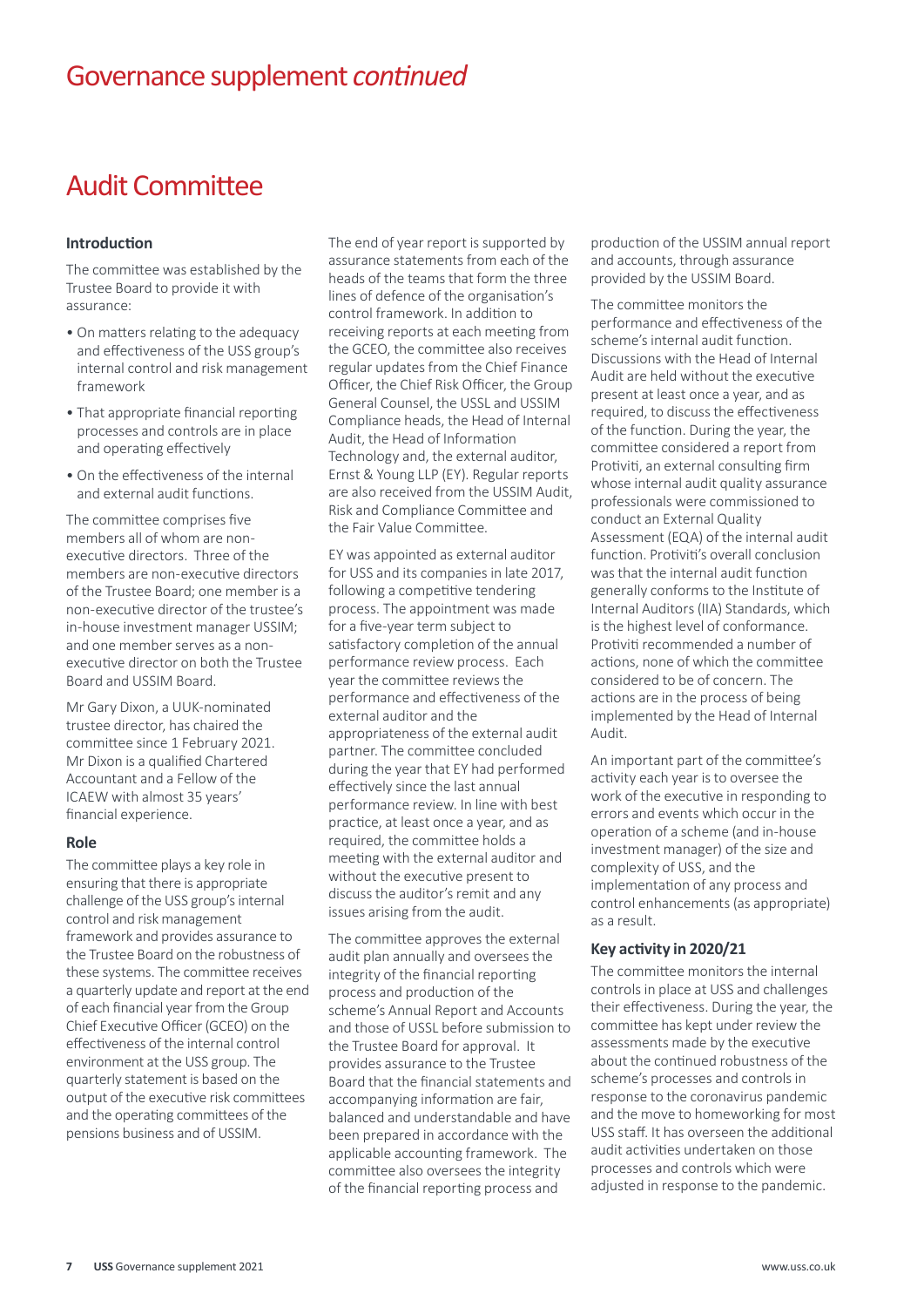### Audit Committee *continued*

The committee was reassured that no material issues were identified, that USS was operating in line with regulatory guidance and was alert to the heightened risk of fraud during this difficult period.

The committee welcomed the appointment of a permanent Chief Risk Officer (CRO) in September 2020 and the CRO's initial observations on the level of risk maturity at USS. The committee has reviewed and endorsed the development of the CRO's strategic plan for the approach to risk, and the risk function, at USS. The committee was particularly supportive of the proposed move towards greater simplification of risk frameworks at USS.

The committee has monitored the executive's work to optimise the group's control environment. It has sought to ensure an appropriate balance, when considering improvements to the control environment, between incremental costs and additional control complexity, the Trustee Board's risk appetite and the effectiveness of the resulting control environment. The committee is supportive of the progress to date, including the review of the group's operational risk appetite statements and embedding of further Key Risk Indicators (KRIs) help ensure that value for money is appropriately factored into the design and operation of the control environment. This project will now be taken forward by the CRO as part of his overall review of the group's risk framework and will continue to be overseen by the committee.

The committee has been kept up to date by the executive on the robustness of Capita's control environment, as it relates to the provision of pension administration services to USS, and the appropriateness and timeliness with which Capita has addressed any areas of concern.

During the year, the committee oversaw internal audit-led work conducted by Deloitte, the scheme's co-source internal audit provider, to provide assurance regarding the robustness of the processes used for the 2020 Valuation of the scheme's Technical Provisions. The committee considered the results of the review and the executive's response to the findings. The Trustee Board agreed with the committee's conclusion that the findings of the Deloitte review were reflective of an adequate control environment and the assurance it provided in relation to the robustness of the control environment that applied in respect of the 2020 Valuation.

#### **Other activity in 2020/21**

To safeguard the external auditor's independence and objectivity, the committee has approved a policy for the provision of non-audit services by the external auditor and receives a regular update on compliance with the policy. Throughout the year, the committee has been kept up to date on the impact of revisions made by the Financial Reporting Council to the UK's Auditing and Ethical Standard on the provision of non-audit services to the scheme and its companies and has approved appropriate adjustments to the policy. EY has also supported the committee in keeping up to date on the various reviews being undertaken across the audit profession and the implications they could have on the provision of non-audit services to the scheme and its companies.

The committee receives a quarterly report from the Compliance team on breaches of law, regulation and other events reportable or notifiable to the Pensions Regulator (TPR). The committee has observed the positive contribution to the scheme's control environment as a result of improvements made to the process for ensuring notifiable events are reported to TPR.

#### **Membership - Appointed by the Trustee Board**

Mr Gary Dixon (became Chair of the committee on 1 February 2021), Dr Kevin Carter (appointed during the year), Ms Kirsten English (retired from the Trustee Board on 31 January 2021), Mr Michael Merton (Chair of the committee until his retirement from the Trustee Board on 31 January 2021), Mr Tony Owens, Mr Russell Picot (appointed during the year) and Ms Helen Shay (appointed during the year).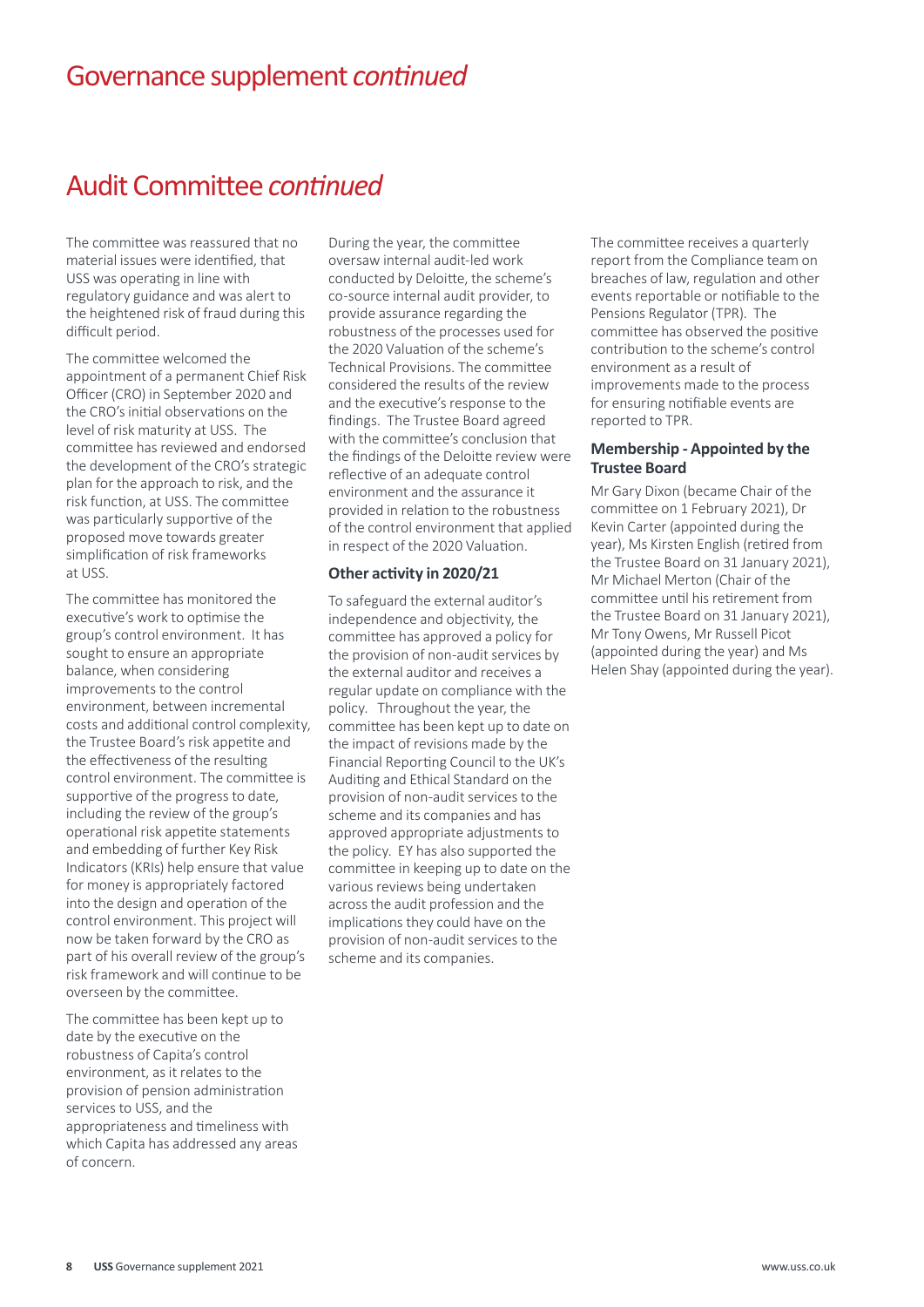### Remuneration Committee

#### **Introduction**

The Remuneration Committee ensures that remuneration arrangements for the USS Group (both the group and its subsidiary USSIM) promote the recruitment, motivation and retention of high calibre employees, within a competitive market, to support the delivery of the business and long-term strategic objectives and support the purpose, values and culture of the USS Group.

The committee, on behalf of Trustee Board, considers and approves the structure of compensation and all long-term incentive plans for USS staff; and is also responsible for reviewing and making recommendations to the Trustee Board on non-executive director remuneration within an overall cap set by the Joint Negotiating Committee (JNC).

The committee comprises four members, each of whom are also serving non-executive UUK-nominated, UCU-nominated or independent directors of the Trustee Board. Mr Will Spinks, a UUK-nominated director, took the position of chair of the committee in September 2020. Aon McLagan is the appointed remuneration consultant for the committee.

#### **Role**

The committee provides review and robust challenge to remuneration arrangements for staff (including senior management), in order to provide assurance to the Trustee Board that compensation complies with agreed remuneration principles and industry standards and best practice.

The committee reviews total remuneration costs, including longterm incentive plans (applicable to a limited employee population), and aggregate bonus awards to satisfy itself that they are aligned to industry trends and appropriate to balance stakeholder and member interests between:

- Cost effectiveness
- Delivering long-term priorities and value for money for members
- An incentive structure to drive behaviours and performance aligned to the needs of employers and members in a cost-effective manner
- Effective risk management

The committee challenges the executive and the proposals made by its investment management subsidiary, USSIM, to demonstrate a clear and robust link between reward and performance, seeking assurance that a rigorous process of performance appraisal is in place, with appropriate controls to manage behaviour and manager discretion.

The scheme's remuneration report provides an overview of the remuneration framework and compensation approach and can be found on pages 50-53 of the scheme Annual Report and Accounts.

#### **Key activity in 2020/21**

The key activity for the committee, as it is every year, was to review and approve the recommendations made by the USSIM Board and the group executive in relation to remuneration proposals (salaries and incentive awards) for staff across the London and Liverpool offices of USS. Incentives for employees are based on performance and vary depending on the part of the organisation in which an employee works. Whilst any salary and incentive awards are discretionary, some aspects of USSIM employees' discretionary compensation are directly linked to USSIM's long term investment performance, whilst other aspects are based on a more qualitative assessment of an individual's performance (as they are for USSL employees where compensation is linked to a more qualitative assessment of an individual's performance and not to investment performance).

For the 2020/21 financial year, the committee considered all remuneration proposals in the context of the potential outcomes from the 2020 actuarial valuation, the impact caused by the COVID-19 pandemic on the financial markets and the higher education sectors, as well as the continued expansion of USSIM's investment management team (to ultimately achieve reduced overall investment management costs for the scheme).

Taking into consideration these factors, how risk and compliance matters had been reflected in the compensation proposals, and advice and benchmarking information provided by the committee's external adviser, Aon McLagan, the committee reviewed and questioned the compensation proposals from the executive and was ultimately satisfied that an appropriate and detailed process had been followed. As a result, the committee approved the remuneration proposals for 2020/21.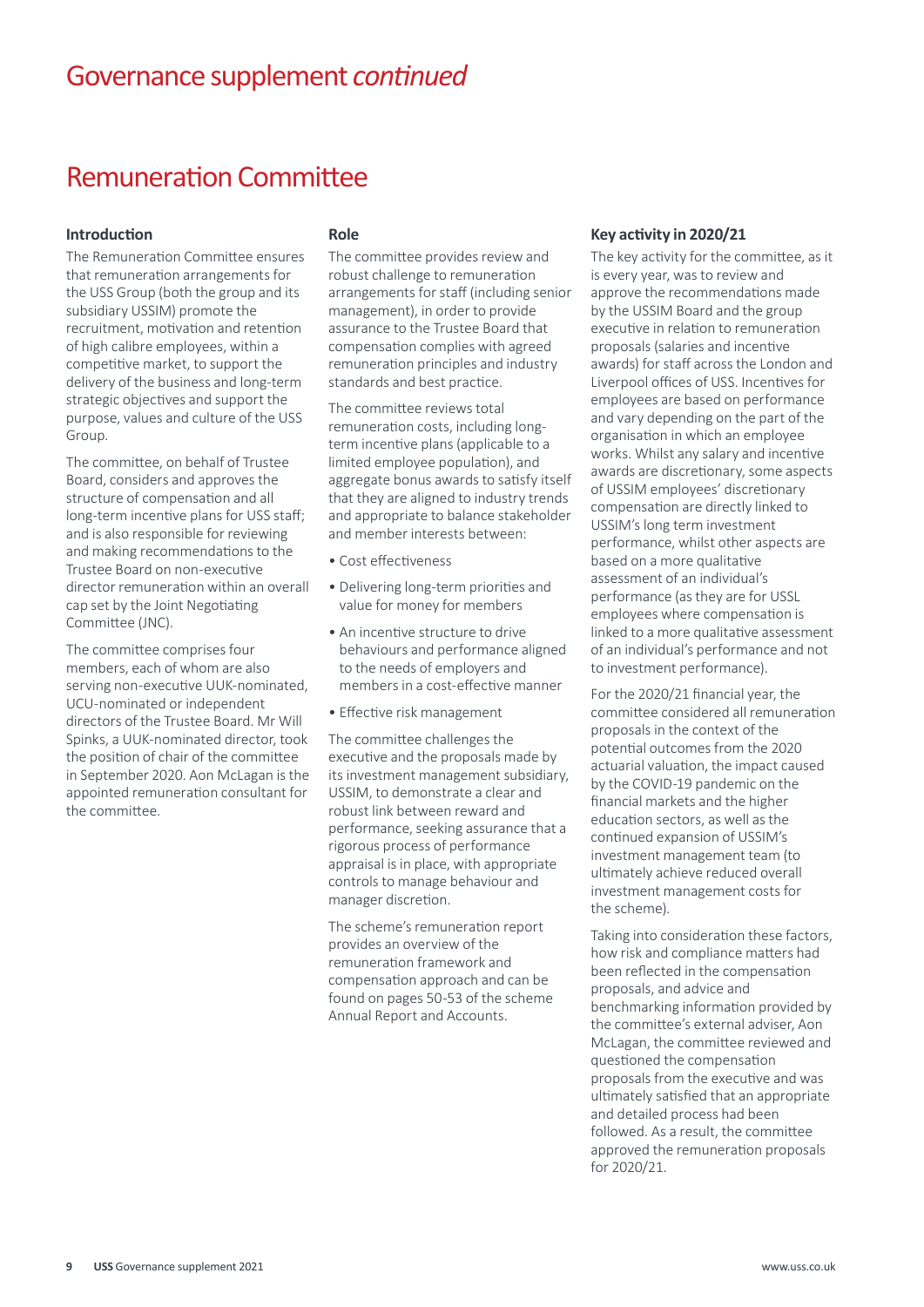### Remuneration Committee *continued*

In the light of the challenges arising from the COVID-19 pandemic during the financial year and beyond, and as part of its continuing efforts to help ensure that the scheme delivers value for money to employers and members, the committee noted that salaries would be frozen for members of the Group Executive with any salary budget increases principally focused on encouraging early career salary progression.

Over the course of the financial year, the committee also reviewed updates from its adviser, Aon McLagan, on the regulatory environment and advice around benchmarking of the group's remuneration practices against comparable companies and best practice. As a result of the output of this review, the committee intends to perform a detailed review of the remuneration arrangements for USS Group (both USSL and its subsidiary, USSIM) in the coming year to ensure that the approach to remuneration remains competitive and provides optimal alignment with the group's long-term strategic objectives.

The committee received an overview of remuneration related HR initiatives that were due to be undertaken during the 2020/21 financial year, that would feed into the group's broader strategic objectives, and how each project was scoped using output of the latest Employee Engagement Survey. The committee also reviewed the USSL and USSIM gender pay review data results for April 2020, including the changes year on year, and considered the executive's future plans to close the gender pay gap through initiatives that feed into USS' broader Diversity & Inclusion Strategy.

The committee also considered how upcoming changes in asset manager regulations applied to USSIM and how certain requirements would be implemented when USSIM becomes subject to these regulations in 2022.

The committee also reviewed the fees paid to all USS Group non-executive directors and stakeholder group

members against available benchmarking data. As a result of these fee reviews, the committee recommended that no changes be made to the fee cap agreed with the JNC for aggregate USSL director fees. However, following on from a request from members of the JNC, the committee considered the payment of a fee to JNC members or their employing institutions and, on the committee's recommendation, the Trustee Board agreed that fees would paid to those UCU and UUK members (or their employer institutions) acting as members of the JNC in recognition of the time commitment involved in discharging aspects of their roles as members of the JNC.

During the year, the committee also reviewed and made minor updates to its terms of reference in line with recent changes in corporate governance best practice.

#### **Membership - Appointed by the Trustee Board**

Mr Will Spinks (Chair from 1 September 2020), Mr Andrew Brown (joined the committee 1 September 2020), Mr Gary Dixon (joined the committee 1 February 2021), Mr Michael Merton (retired from the Trustee Board on 31 January 2021), Mr Rene Poisson (Chair until 31 August 2020) and Dr Steve Wharton (retired from the Trustee Board on 31 August 2020).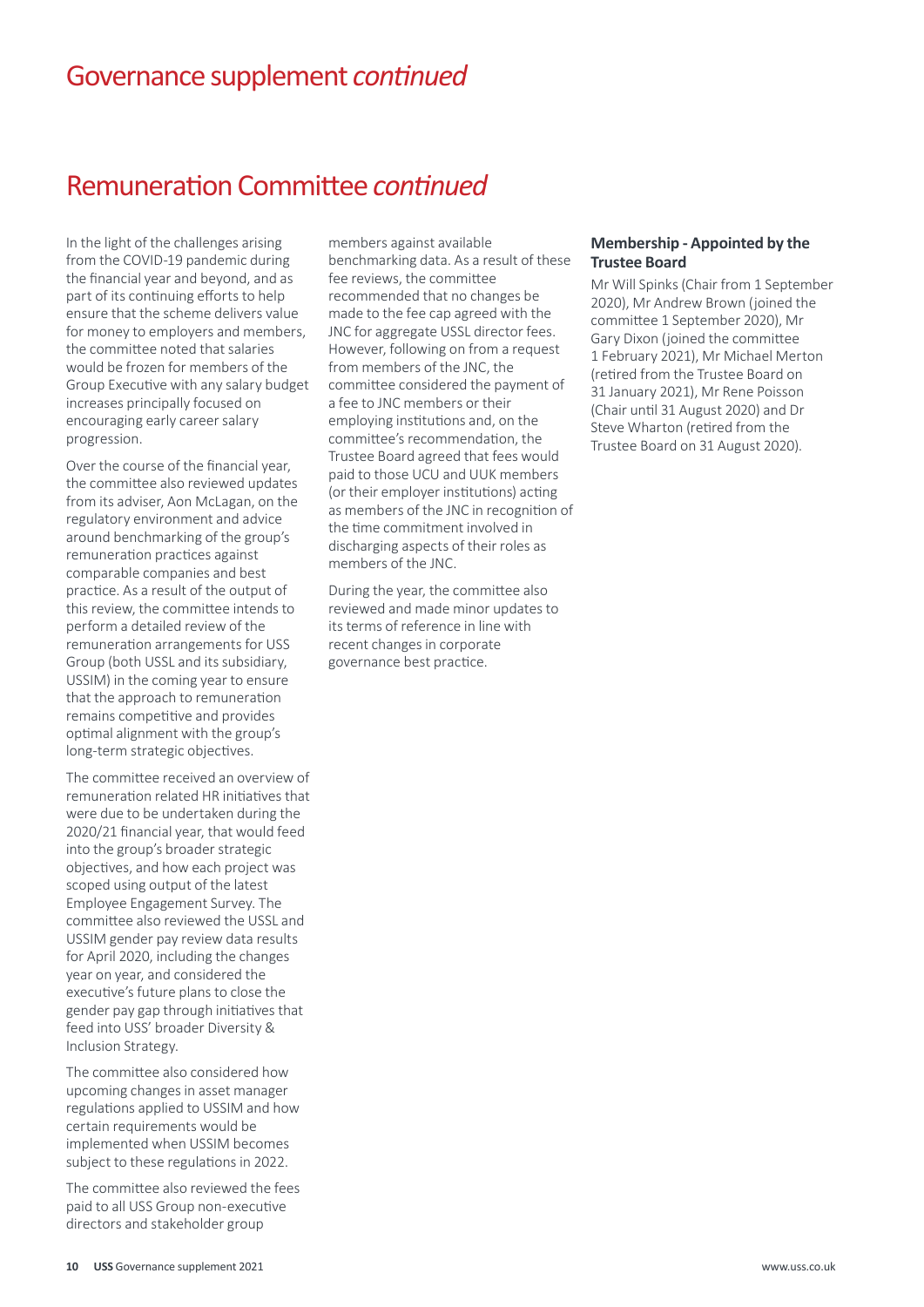### Investment Committee

#### **Introduction**

The Investment Committee is a committee of the Trustee Board and makes recommendations on all strategic matters relating to, and provides oversight of, the investment of the scheme's assets.

During the financial year 2020-2021, the committee rose from eight members to nine (as listed below in the 'membership' section of this report). The committee comprises nonexecutive directors and special members appointed for their investment experience. It is chaired by Dr Kevin Carter, an independent non-executive director.

#### **Role**

The committee oversees the investment of the scheme's assets, the discretionary day-to-day management of which has been delegated to USS Investment Management Limited (USSIM). The committee, having taken relevant investment advice where appropriate, provides recommendations to the Trustee Board on (or where delegated, approves aspects of) the investment strategy for the defined benefit (DB or Retirement Income Builder) and defined contribution (DC or USS Investment Builder) assets of the scheme.

The committee regularly reviews investment performance and risk reports from USSIM and receives regular investment manager presentations, in order to provide assurance to the Trustee Board that USSIM's management of scheme assets is in line with the Board's agreed strategy and targets, including on matters such as Environmental, Social and Governance matters, in line with the trustee's policies.

On behalf of the Trustee Board, the committee undertakes regular reviews of key investment policies and documentation, including the Statement of Investment Principles and the Investment Management and Advisory Agreement between the trustee and USSIM (IMAA). The committee also issues investment strategy instructions to USSIM and considers various investment strategy proposals and valuation related investment matters as required.

#### **Key activity in 2020/21**

A key part of the committee's work during the year has been to consider and recommend to the board the investment-related inputs to the 2020 Actuarial Valuation. This has included recommending investment return forecasts and allocation assumptions for use within the valuation, based on investment advice from USSIM and input received from the committee's independent DB investment consultant, Mercer. During the latter part of the year, the committee also began to consider the investment aspects of the asset-liability-management (ALM) framework required to support the scheme as part of the 2020 valuation, including exploring different potential investment strategies.

Being an important part of USSIM's process for managing and advising on the trustee's investments, and also as one of many inputs to the 2020 valuation, the committee has received regular updates from USSIM on its Fundamental Building Blocks model, the expected returns generated by it and the enhancements made and future enhancements planned (such as inclusion of climate change as a factor in future investment returns) to ensure that the model continues to provide USSIM's best forecasts.

Following the work undertaken by the committee in 2019-20 and the board's decision to allow USSIM to use its in-house investment management expertise in private market investments for the benefit of the DC assets of the scheme (implemented in February 2020), during 2020-21 the committee considered where USSIM's expertise could be used elsewhere in managing the DC assets of the scheme. This led to the decision to allow USSIM the discretion to select its in-house Global Emerging Market equities team in DC (in addition to its current powers to select external managers). Investments in the USSIM Global Emerging Market equities fund were first made within the DC default funds and the USS Emerging Markets Equity Fund in February 2021. The investment management charge for the USS Emerging Markets Equity fund has been reduced as a result of the costefficiencies gained through using the internal team versus external investment managers.

Within DC, and following analysis and advice from USSIM, the committee also recommended to the board a simplification of the investment structure and risk limits for the DC funds which form the Default and Ethical lifestyle investment options. These changes were implemented on 1 July 2020. Whilst the investment return and risk characteristics of the DC funds have not changed materially as a result of this change, the trustee believes that changing the expression of the funds (to a simplified asset allocation, risk tolerance and long-term investment return target expectation) provides a clearer approach for members and links more closely to the outcomes that members wish to obtain from their DC investments.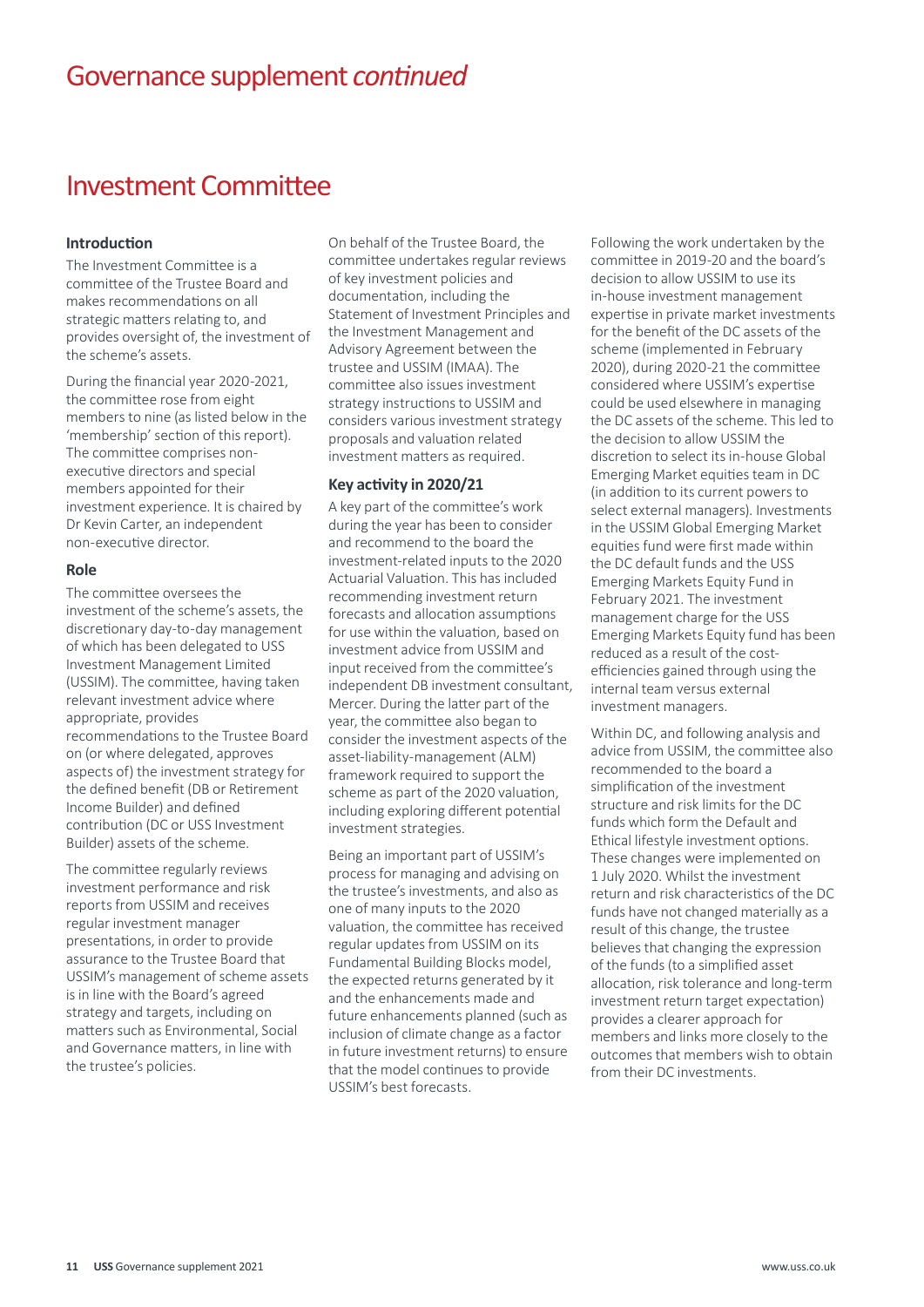### Investment Committee *continued*

Responsible Investment has also been a key theme of work for the committee throughout the year. In addition to the committee's usual oversight of USSIM's implementation of the trustee's Responsible Investment strategy, the committee also recommended, following advice from USSIM, that the trustee adopt a net zero carbon (and other greenhouse gases) ambition by 2050 and that the trustee sign up to the Financial Reporting Council's (FRC) new 2020 Stewardship Code.

During the year, USSIM also implemented its plans to exclude, and where necessary divest from companies in those sectors that were deemed to be financially unsuitable over the long-term. Sectors excluded to date are: Tobacco Manufacturing; Thermal Coal Mining (the mining of coal to be burned for electricity generation), specifically where this makes up more than 25% of revenues; and companies that may have ties to the following industries - Cluster Munitions, White Phosphorus (a chemical which selfignites on contact with air) and Landmines. As USSIM's sole client and with USSIM responsible for investing the scheme's assets across DB and DC, the committee was kept informed of USSIM's plans for its exclusions policy and the investment rationale for it prior to USSIM publicly announcing and implementing the plan from 1 June 2020.

Whilst the 2020 valuation discussions with stakeholders have continued, the committee has kept the scheme's DB investment strategy under review and in March 2021, and following investment advice, recommended to the board the de-risking investment strategy and investment restrictions to be applied from 1 April 2021 for the following financial year. This is an activity that the committee undertakes every year, taking into account the latest valuation and valuation discussions.

The de-risking strategy recommended for 2021/22 is in line with the de-risking strategy of the scheme's last 'in-force' valuation (31 March 2018) and the trustee's Statement of Investment Principles and included some changes to the amount of currency hedging and the proportion of UK equity investments versus the rest of the World, believed to be beneficial to the risk/return characteristics of the investment strategy. As the 2020 valuation discussions continue, the committee will review the 2021/22 de-risking plan and make adjustments to it as appropriate.

Lastly, having retained Mercer as DB-related investment consultant and appointed Lane Clark & Peacock as DC-related investment consultant with effect from 1 April 2020, in March 2021 the committee undertook an exercise to review and provide feedback on the services provided by these advisers over the year, and by USSIM as primary adviser to the committee.

#### **Membership - Appointed by the Trustee Board**

Dr Kevin Carter (Chair), Dame Kate Barker (joined the committee on 1 April 2020), Mr Andrew Brown (joined the committee on 1 September 2020), Professor Sir Anton Muscatelli, Mrs Virginia Holmes, Mr Ian Maybury, Mrs Sarah Bates, Mr Mark Fawcett, Mr Russell Picot (from 1 February 2021, and due to become chair of the committee from 1 September 2021 when Dr Carter retires as a director of the Trustee Board).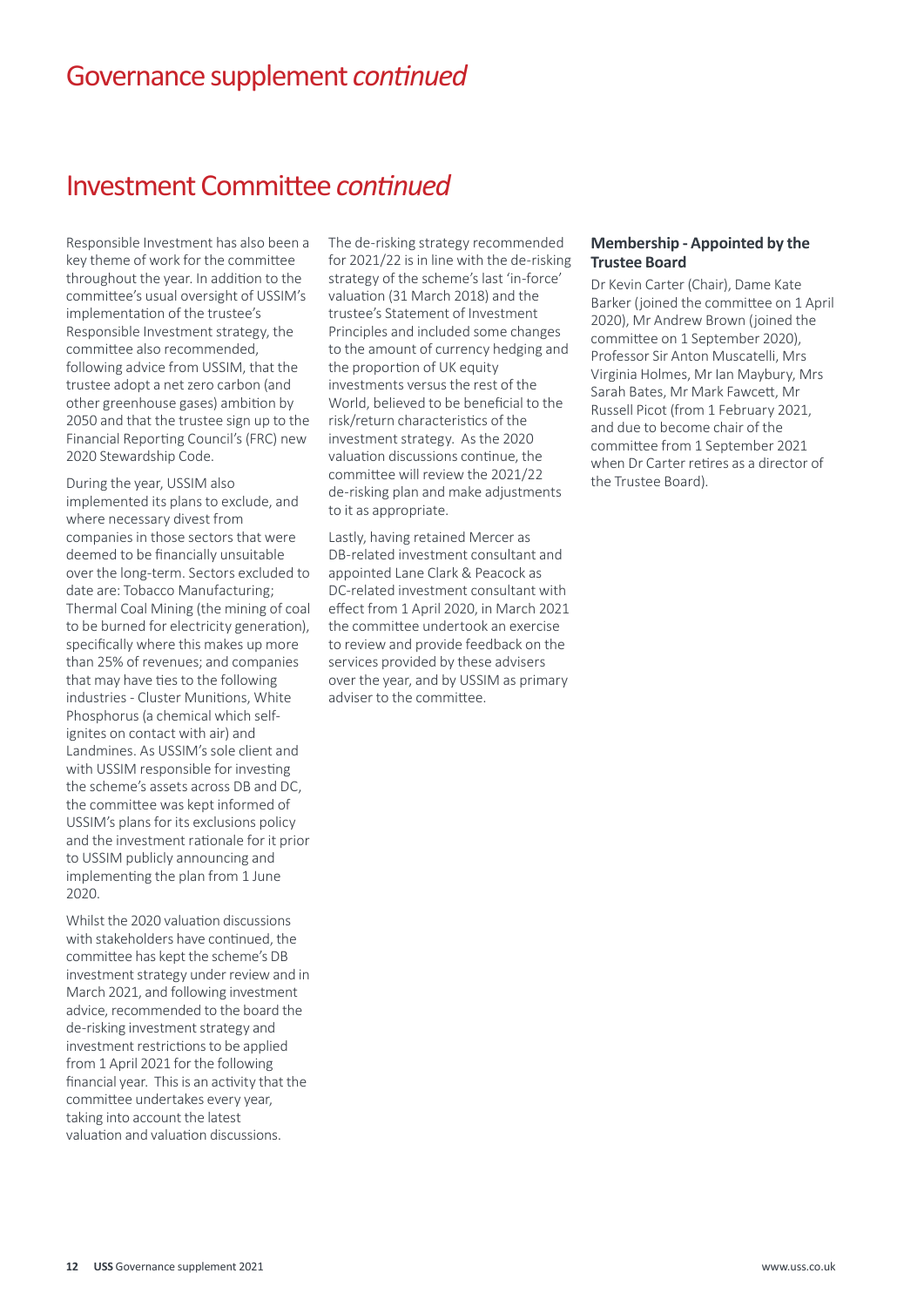## Pensions Committee

#### **Introduction**

The Pensions Committee (previously known as the Policy Committee) was reformulated during the financial year 2020-2021 to more accurately reflect the committee's role and remit, and to facilitate more effective decision making within the trustee's governance structure. The old Policy Committee's role had evolved over the past few years to provide increased oversight of matters impacting more generally on the pensions business of the scheme rather than only pension 'policy' related matters. As such, oversight of the pensions business now primarily sits with the Pensions Committee, allowing the Trustee Board to focus on more strategic matters.

As a consequence of the changes to its remit, the committee membership was increased from five members to six (as listed below in the 'membership' section of this report) and now comprises both non-executive directors of the Trustee Board and executive members of the group board who provide an additional layer of challenge and oversight. Mr Ian Maybury, an independent nonexecutive director, has chaired the committee since 1 September 2018.

#### **Role**

The committee undertakes, on behalf of the Trustee Board, the monitoring and oversight of the pensions business including (i) pensions administration and pension services provided to employers and scheme members, (ii) engagement with members and employers (other than in relation to actuarial valuations of the scheme which is overseen by the Trustee Board), (iii) the approach to any material regulatory, policy or strategy developments impacting the pensions business, and (iv) development of the Scheme Rules, and implementation of any changes following receipt of consent or recommendations from the Joint Negotiating Committee.

In addition to its strategic oversight of the items above, at each meeting the committee also receives, and reviews reports from the executive on the operation and administration of the pensions business, in accordance with the rules and the policies approved by the trustee.

The committee also continues to consider recommendations (where required) in respect of decisions of the Advisory Committee that involve a significant issue of principle or policy where the Advisory Committee is required to refer the matter to the Trustee Board.

#### **Key activity in 2020/21**

During the financial year, the committee played a key role within the trustee's governance framework, by monitoring and reviewing the delivery of several strategic pension deliverables. These included, significant enhancements to the scheme's digital platform (including the relaunch of the [uss.co.uk](http://www.uss.co.uk) website and member portal in September 2020) and the insourcing of the Member Service Desk, which created an in-house Member Service Team with a single contact number for member enquiries.

In addition, following the rollout of a number of member services including free guidance services via a range of specialist webinars in late 2020, the committee continued to monitor implementation of these services by providing oversight into the methods of delivery (such as providing flexible mechanisms to support members in a COVID-19 environment). The committee also reviewed the processes that had been established to help ensure the new guidance services can be monitored effectively by the executive on an ongoing basis.

As part of its expanded remit into overseeing the performance of the pensions business, in addition to its regular oversight of the operation of the pensions business, the committee closely monitored how the pension operations team responded during the developing COVID-19 situation in relation to (i) managing workloads against a backdrop of increasing member requests during the period, (ii) maintaining operational resilience and ensuring that the teams continued to provide a good level of service to members and employers and (iii) receiving updates on the executive's focus on the physiological wellbeing of employees during a sustained period of home working.

It also oversaw work undertaken during the year to enhance engagement with stakeholders and improve the member experience, which included approving that communications could be sent directly to members rather than via their employer and overseeing the launch of the member preference centre. In addition, to further enhancing its oversight capabilities of the pensions business, the committee oversaw the development of risk reporting from both the first- and second-line risk functions within the pensions business, encompassing all key risks impacting upon the pensions business and delivery of its strategic objectives.

In relation to the ongoing review and development of the Investment Builder, the defined contribution (DC) element of the scheme, the committee now takes an active oversight role in monitoring the various workstreams undertaken by the DC Product Governance Committee (DCPGC), the executive forum established to implement and provide end to end oversight of the DC product.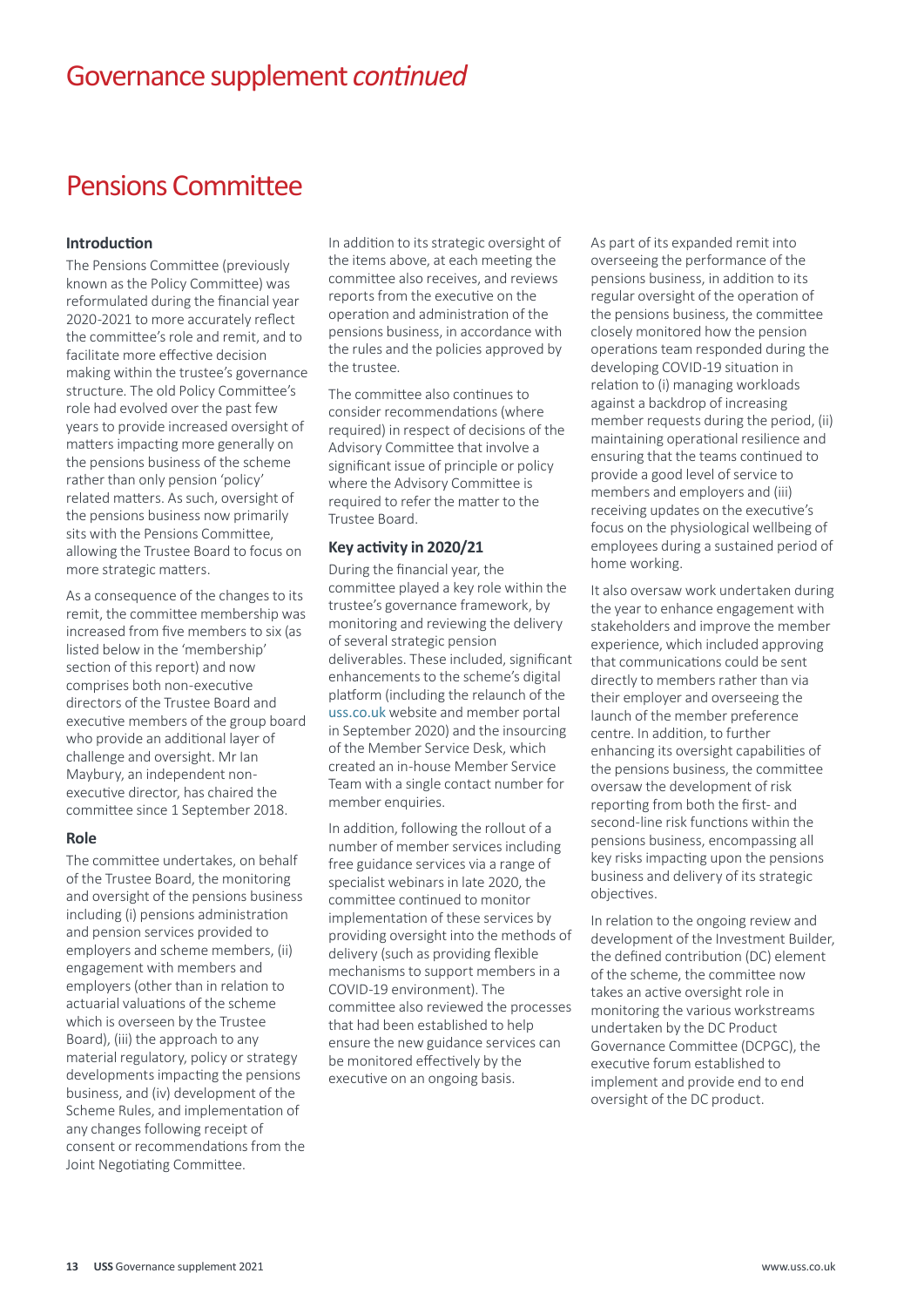### Pensions Committee *continued*

As a result, the committee now receives updates from a number of sources, including the DCPGC, on various aspects of the DC product, including developments in the DC investment platform and DC administration services. In addition, the committee reviews the trustee's external DC Value for Member assessment, which compares and scores the Investment Builder to several Master Trust peers across several categories, before being submitted to the Trustee Board for approval. In relation to its annual review of DC member requirements (including the formal triennial review of the DC Default investment option), the committee submitted its conclusions to the Investment Committee and Trustee Board as part of the trustee's annual suitability review of the Investment Builder product.

During the financial year the committee also expanded its responsibilities in relation to the trustee's ongoing requirements under its Master Trust obligations. As such, the committee oversaw production of the scheme's first Master Trust supervisory return. This substantial programme of work included (i) documenting how the scheme (as an authorised Master Trust) continued to reach the high levels of compliance expected by the Pensions Regulator, and (ii) overseeing production of the trustee's updated DC business plan, and of the development of a Master Trust Audit Assurance Framework (AAF) report, which supported the supervisory return by describing how the Trustee Board has oversight of, and monitors governance activities and administration, including relevant systems, processes and policies surrounding the DC element of the scheme.

The committee has also continued to consider and support the Trustee Board on key issues relating to employer participation, including a number of specific employer debt cases and participation requests during the year and recommending a new delegations framework in relation to employer participation decisions to the Trustee Board. In addition, the committee assisted the Trustee Board to form its ongoing view over the strength of the scheme's participating employers' covenant by overseeing the production of a monitoring framework in relation to covenant support measures. These measures were in response to the importance of addressing the risks of growing sector debt identified as part of the 2018 actuarial valuation, and will continue to be developed as part of the remainder of the 2020 actuarial valuation, taking account of the trustee's selected assumptions in different covenant support scenarios.

As part of its ongoing responsibilities delegated by the Trustee Board, and following advice from the Scheme Actuary, the committee approved actuarial factors (the calculations used to calculate certain DB-related pension benefits from the scheme) following the completion of the 2018 actuarial valuation. In addition, the committee has reviewed proposed amendments to the Scheme Rules, including (i) to remove a restriction on total commutation for serious ill-health, which resulted in a minor improvement for members who were taking flexible retirement (embodied in the Twelfth Deed of Amendment), and (ii) the creation of a funded account option to deal with potential regulatory fines and penalties (embodied in the Thirteenth Deed of Amendment).

#### **Membership - Appointed by the Trustee Board**

Mr Ian Maybury (Chair), Dr Kevin Carter (stepped down from the committee with effect from the December 2020 meeting), Mr Bill Galvin (Group CEO, joined the committee 1 October 2020), Mrs Helen McEwan (Chief Pensions Officer, joined the committee 1 October 2020), Mr Rene Poisson, Ms Helen Shay (joined the committee 1 August 2020 and stepped down 16 June 2021), Mr Will Spinks, Dr David Watts (joined the committee after the financial year end) and Dr Steve Wharton (retired from the Trustee Board on 31 August 2020).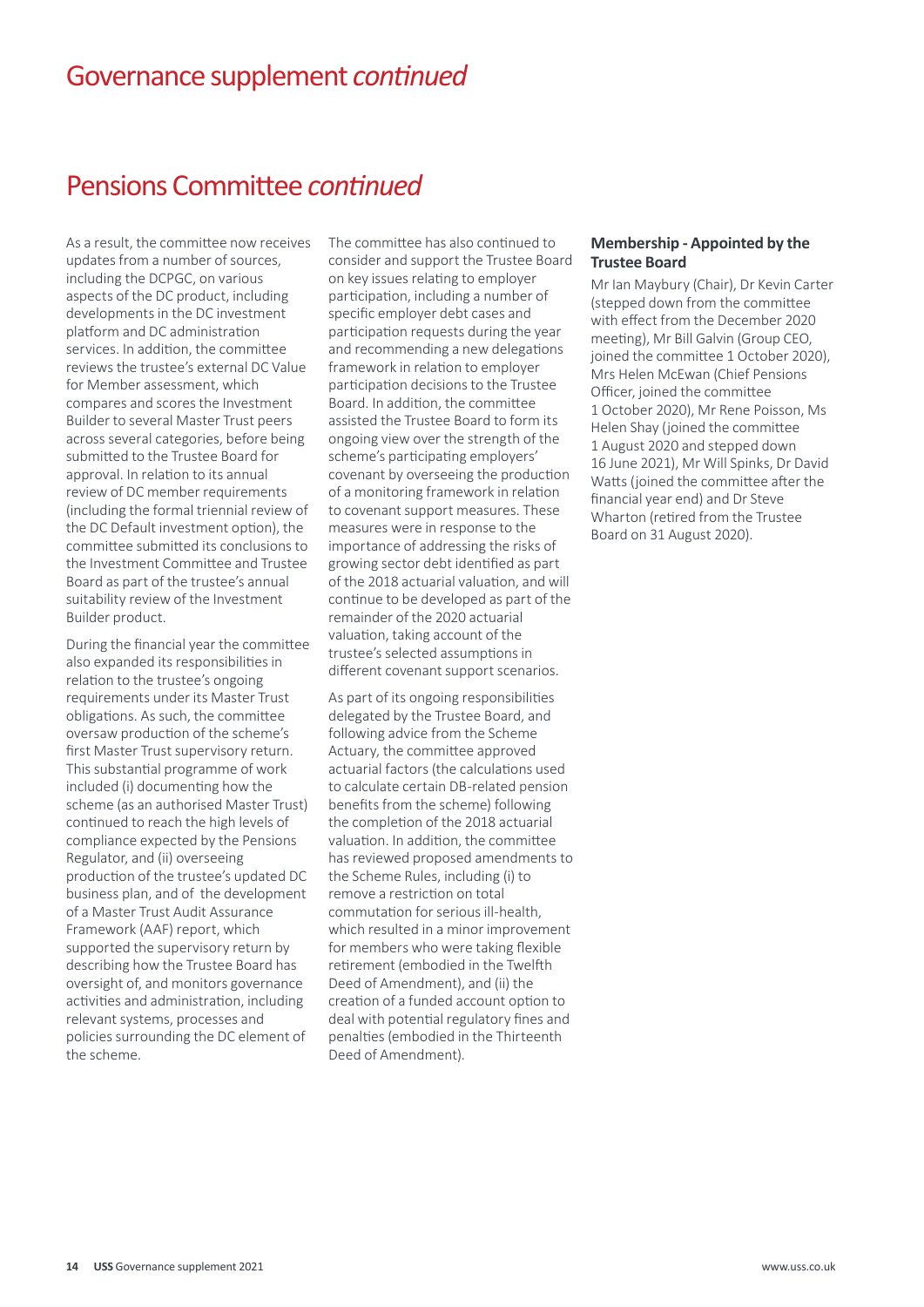## Joint Negotiating Committee

#### **Introduction**

The Joint Negotiating Committee (JNC) was established under the Rules of the scheme. Its constitution, powers and responsibilities are set out in the Scheme Rules.

The JNC's main purpose is to initiate amendments to the Scheme Rules and to approve rule changes proposed by the trustee or the Advisory Committee. If, following an actuarial valuation of the scheme, the trustee determines that the cost sharing provisions under the Scheme Rules are triggered, the JNC also has the power to decide how the cost of the contribution increases or decreases should be shared between employers and members and whether there should be a change to future benefits. There are also certain other decisions under the Scheme Rules that require the JNC's approval such as increases in fees for directors and certain other committee members, and whether payment of investment management costs from the fund and the cap on such costs remains appropriate.

The JNC comprises five representatives of Universities UK (UUK) and five representatives of the University and College Union (UCU), together with an independent committee member who acts as Chair. In recognition of the time commitment involved in discharging their duties as members of the JNC, eligible UCU and UUK members are able to claim a fee of £4,536 per annum payable to them (or their employer institutions).

Sir Andrew Cubie retired as Chair of the JNC on 30 June 2020 having served as Chair since 1 September 2008. Ms Judith Fish of Dalriada Trustees Limited was appointed as interim Chair of the JNC with effect from 1 July 2020. Ms Fish's appointment has been extended from an initial period of 12 months to 18 months (and due to expire on 31 December 2021). The JNC formally met ten times during the year.

### **Key activity in 2020/21**

The 2020 valuation has been the primary topic discussed by the JNC during the year. The JNC has received updates at each of its meetings from the trustee in relation to the valuation as well as regular updates from UUK and UCU. Prior to the launch of the Technical Provisions consultation the JNC also received updates in relation to the meetings of the Valuation Methodology Discussion Forum (VMDF).

In addition to regular updates, during the year the JNC received four in-depth briefings/Q&A sessions on the 2020 valuation from the executive and the Scheme Actuary, Aaron Punwani of Lane Clark & Peacock, the trustee's actuarial adviser, (two following the launch of the Technical Provisions consultation and the others following the receipt of the Rule 76.1 Report to the JNC). The trustee's covenant adviser, PriceWaterhouseCoopers (PwC), attended two of the briefing sessions as well as providing a separate training session in relation to the employer covenant.

During the financial year, the JNC also:

- Received updates from the JNC Effectiveness Group and subsequently approved Phase 1 proposals which provided a series of recommended actions and practices that the Group has developed. This has included the writing and publication of more detailed reports of JNC meetings
- Reviewed and consented to one deed of amendment to the Scheme Rules. The deed included a number of clarifications and corrections to 'glitches' that had little or no practical impact, plus one change. The change was a minor improvement for members, which allows access to total commutation for serious-ill health for members that have flexibly retired but are still actively accruing benefits
- Received updates from the Confidentiality and Transparency Working Group to discuss confidentiality and transparency and review the JNC Code of Conduct. The Working Group included representatives of UUK, UCU, a Trustee Director and members of the executive. In addition, the work of the Group resulted in a new Code of Conduct, the Transparency and Confidentiality Agreement being approved on 12 May 2020
- Received regular updates regarding the funding status of the scheme
- Received regular regulatory updates
- Received and reviewed detailed 'insight' in relation to the scheme's membership and considered analysis of important data, such as that relating to member opt out and withdrawal rates (and the reasons for those). In addition to regular updates on this topic a 'deep dive' was held in December 2020 for the JNC to explore this topic in depth
- Received and considered the annual review of the voluntary salary cap and enhanced opt out options available as part of the scheme proposition and member participation with each option
- Appointed an interim chair of the JNC with effect from 1 July 2020, Ms Judith Fish

In addition, during the year:

- The Chair of the Joint Expert Panel (JEP) met with the members of the JNC in May 2020 to update them on the meetings of the JEP tripartite group
- Throughout the year, Trustee Directors attended JNC meetings as observers as part of the drive to become more visible to the JNC and as per the recommendation of the Confidentiality and Transparency Working Group.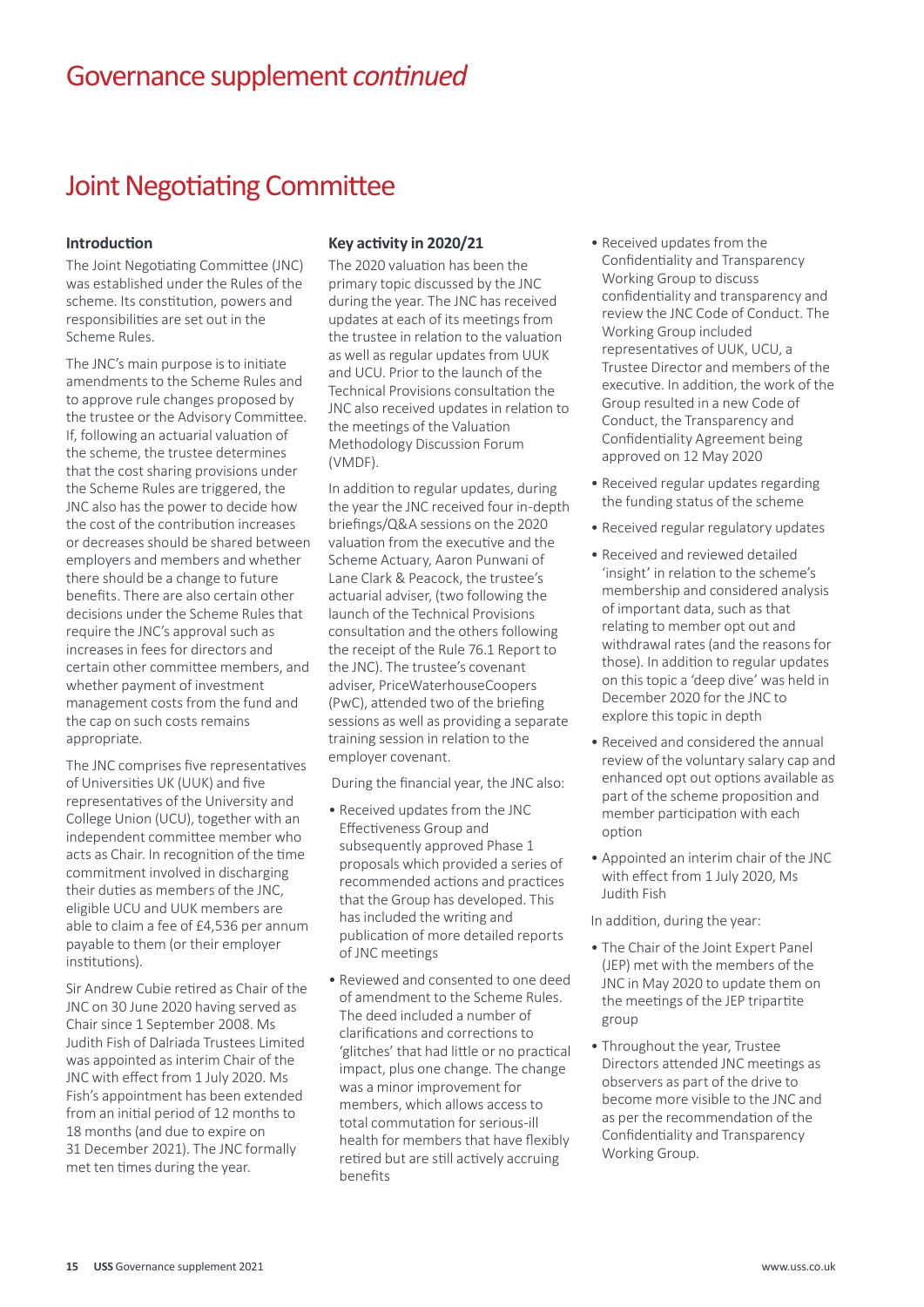### Joint Negotiating Committee *continued*

- The JNC approved the payment of a flat fee to JNC members (other than those employed directly by UUK or UCU)
- The JNC received a training session from the trustee's investment adviser, USSIM, in relation to the use of the Fundamental Building Blocks (FBB) model within the valuation alongside the training session from PwC in relation to the employer covenant

#### **Membership during the year**

Independent committee member: Sir Andrew Cubie (Chair) (retired with effect from 30 June 2020). Ms Judith Fish was appointed as interim chair of the Committee with effect from 1 July 2020.

UUK appointees: Mr Phil Harding, Mr Cliff Vidgeon, Mr John Neilson, Mr Anthony Odgers and Mr Stuart McLean.

UCU appointees: Ms Christine Haswell, Dr Sam Marsh, Dr Deepa Govindarajan Driver, Dr Justine Mercer (appointed during the year) and Dr Woon Wong (appointed during the year). Ms Blake was replaced during the year by Dr Adam Ozanne. Dr Adam Ozanne was subsequently replaced during the year by Dr Mercer and Dr Marion Hersh was replaced during the year by Dr Woon Wong.